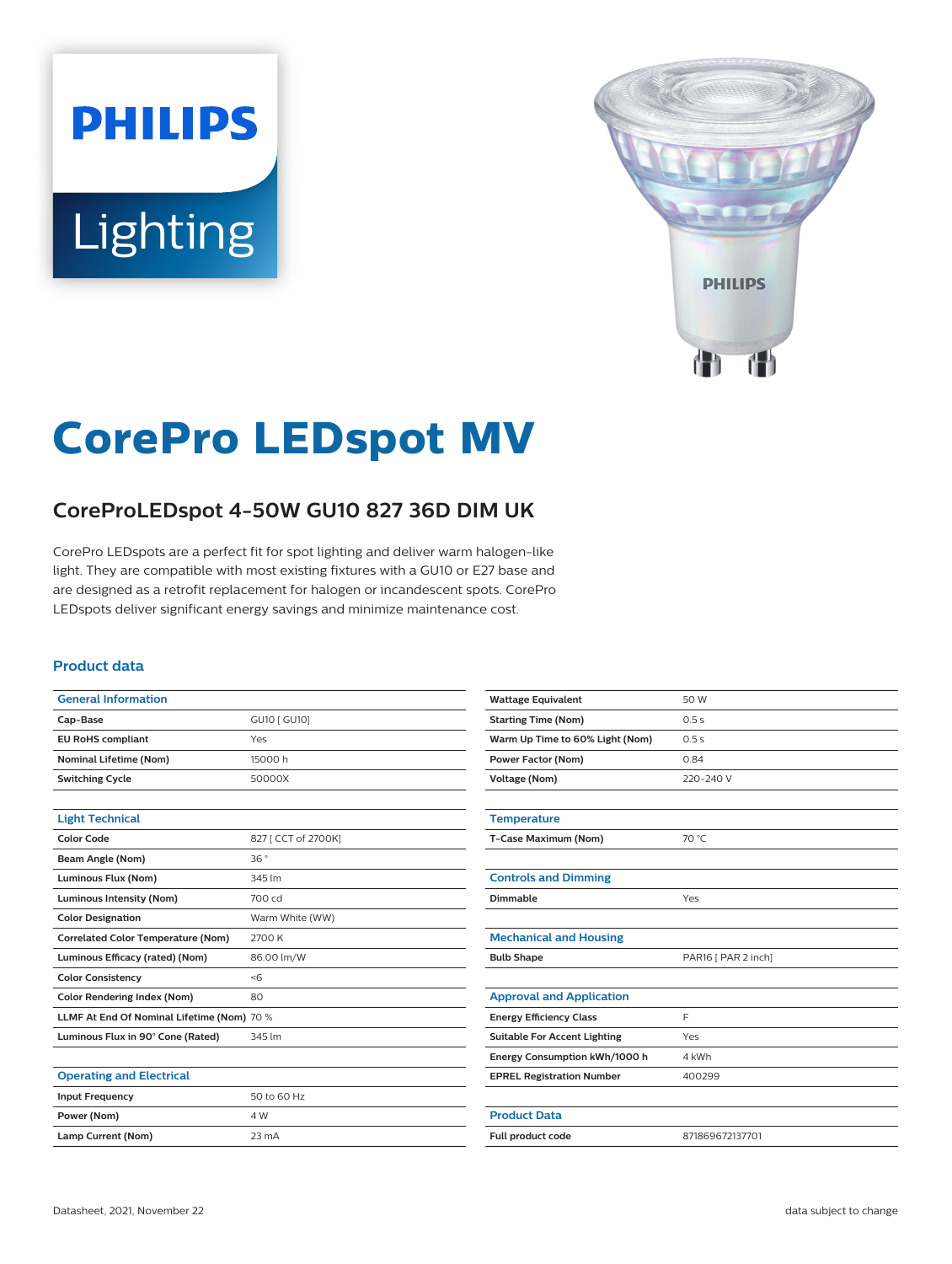# **CorePro LEDspot MV**

| Order product name                   | CoreProLEDspot 4-50W GU10 827 36D DIM |
|--------------------------------------|---------------------------------------|
|                                      | UK                                    |
| <b>EAN/UPC - Product</b>             | 8718696721377                         |
| Order code                           | 929002495999                          |
| <b>Numerator - Quantity Per Pack</b> |                                       |

| Numerator - Packs per outer box | 10           |
|---------------------------------|--------------|
| Material Nr. (12NC)             | 929002495999 |
| Net Weight (Piece)              | 0.048 kg     |

### **Dimensional drawing**



**Product D C** CoreProLEDspot 4-50W GU10 827 36D DIM UK 50 mm 54 mm

**GU10 220-240V 4-50W 345lm 36D 2700K D**

#### **Photometric data**

S

H

EN



**LEDspots Corepro SLR 4W PAR16 GU10 827 36D-LDD**



**LEDspots Corepro SLR 4W PAR16 GU10 827 36D-POC**

**LEDspots Corepro SLR 4W PAR16 GU10 827 36D-ADL**